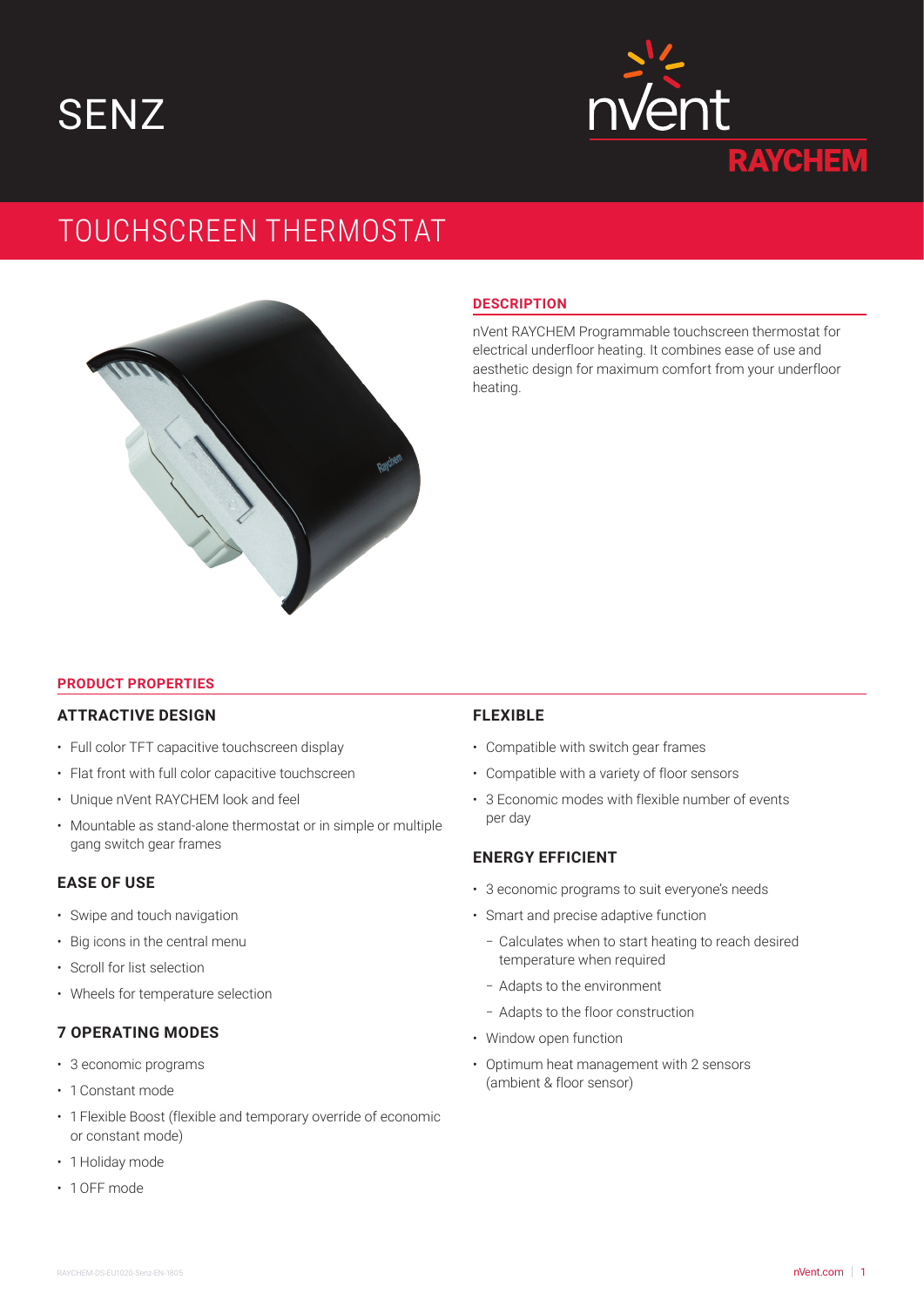# **TECHNICAL DATA**

Temperature range floor sensor 5°C to +40°C Temperature range room sensor 5°C to +40°C Limitation of range Low +5°C / High +40°C Ambient temperature-operation 0 to 60°C Ambient temperature-transport -20°C to +70°C Accuracy floor sensor 0.2°C in a range 0°C to +40°C Accuracy room sensor 0.2°C in a range 0°C to +40°C Control modes Floor sensing

Protection class IP21

Diameter sensor cable 4.5 mm Diameter sensor tip 5 mm Dimension with RAYCHEM frame 85.5 x 84.3 x 41.9 mm Color Extra front RAL9003

Supply voltage 230 VAC (+10%/-15%), 50Hz Relay output **Heating cable 230 V, max 13A (max 10A of T2Red = 100m)** Temperature control method Pulse width modulation with Proportional integral control loop Room sensing Room sensing with floor limiter No sensor 7 Operating modes 3 Fully programmable economic modes: – 1 to 7 events/day – 7 days/week – 1 temperature per event 1 Constant mode: – 1 set temperature 1 Flexible boost mode (temporary override of the programmable or constant modes) – Adjustable temperature – Adjustable duration 1 Holiday mode – Programmable in advance – Calendar based – Adaptable temperature 1 OFF mode – Including frost protection option Back-up for set values Non-volatile memory Back-up for time and date Minimum 5 years of storage Minimum 10 years if powered 50% of the time Can be upgraded to IP44 using the accessory gasket (1244-017779 R-SENZ-ACC-IP44GASKET) Terminals 2,5 mm² Screw cage clamp Floor sensor 12kΩ @ 25°C +/- 0.75°C (no:38165) Max length of floor sensor 100m, 2 x 1.5 mm<sup>2</sup> (230 VAC cable) Compatibility with other sensors 2, 10, 12, 15, 33 & 100kΩ sensors Approvals CE, VDE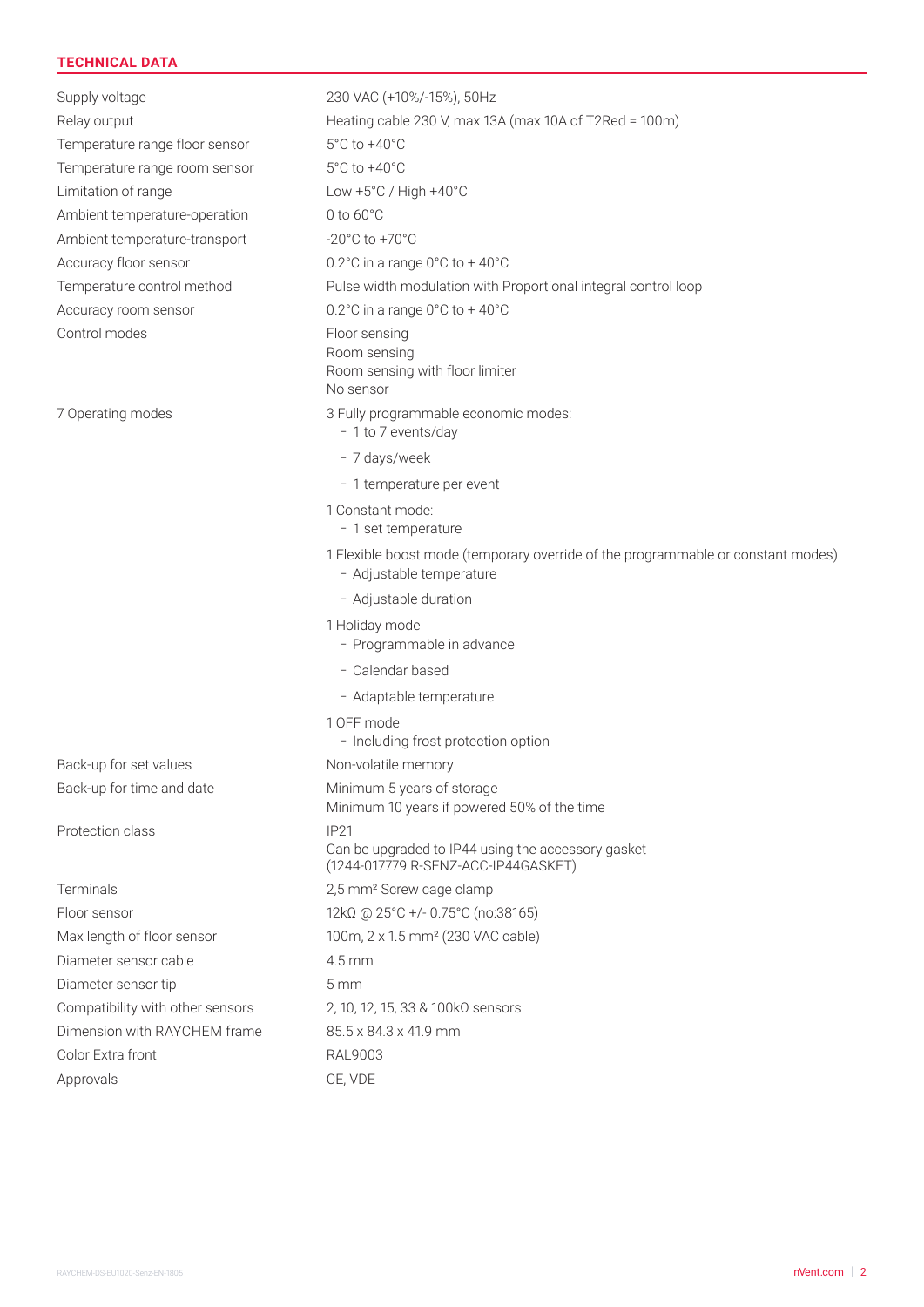## **WIRING DIAGRAM**

Direct connection (single heating circuit) Heater circuit < 13 Amps constant wattage cable or Maximum 100 meter of T2Red Connection via contactor (multiple heating circuits) Total heating circuits > 13 Amps constant wattage cable or exceeding 100 meter of T2Red





K1: contactor with integral suppression device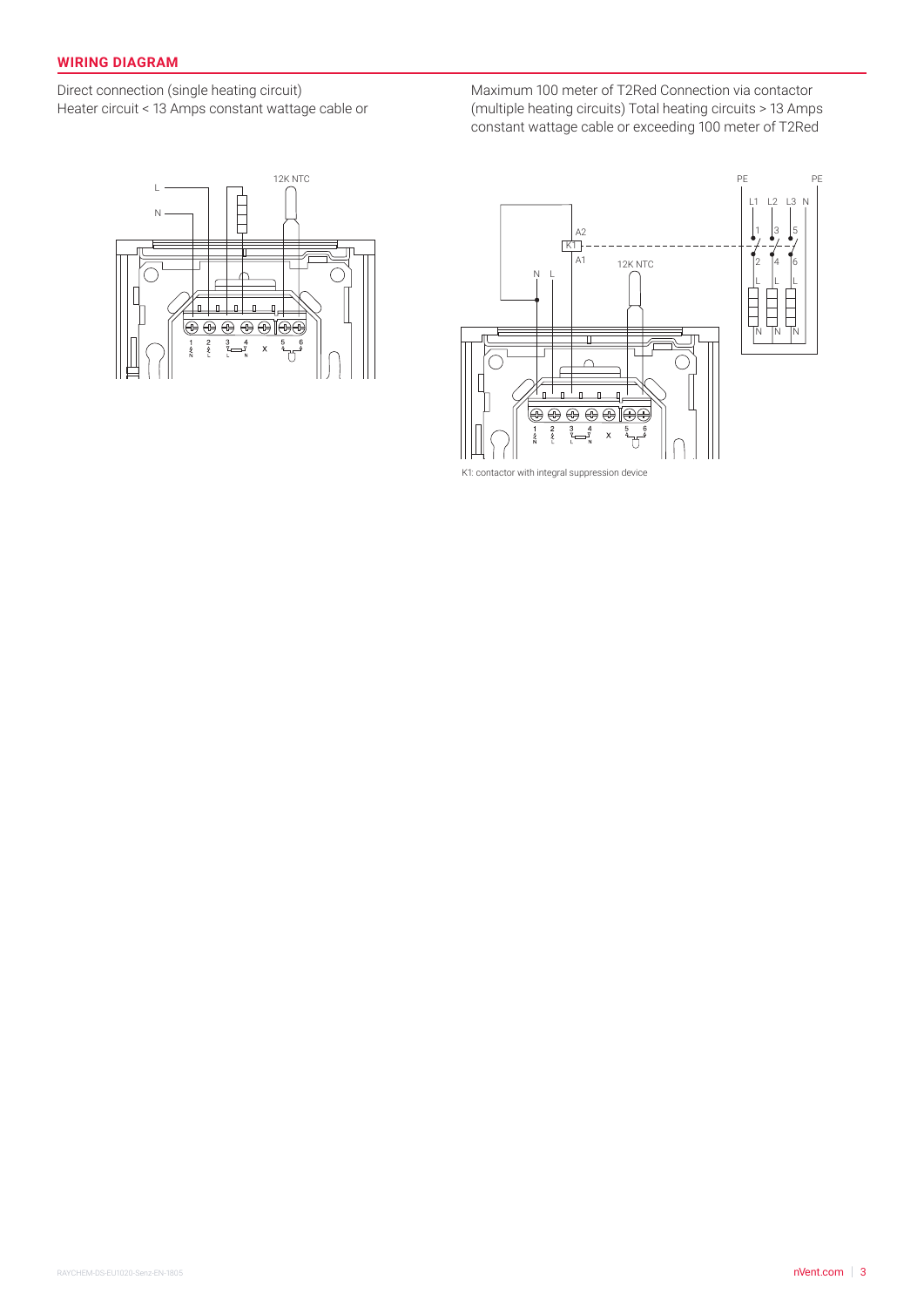# **DIMENSION DRAWINGS – RAYCHEM FRAME**



#### **DIMENSION DRAWINGS – SQUARE FRAME**





# **DIMENSION DRAWINGS – ROUND FRAME**